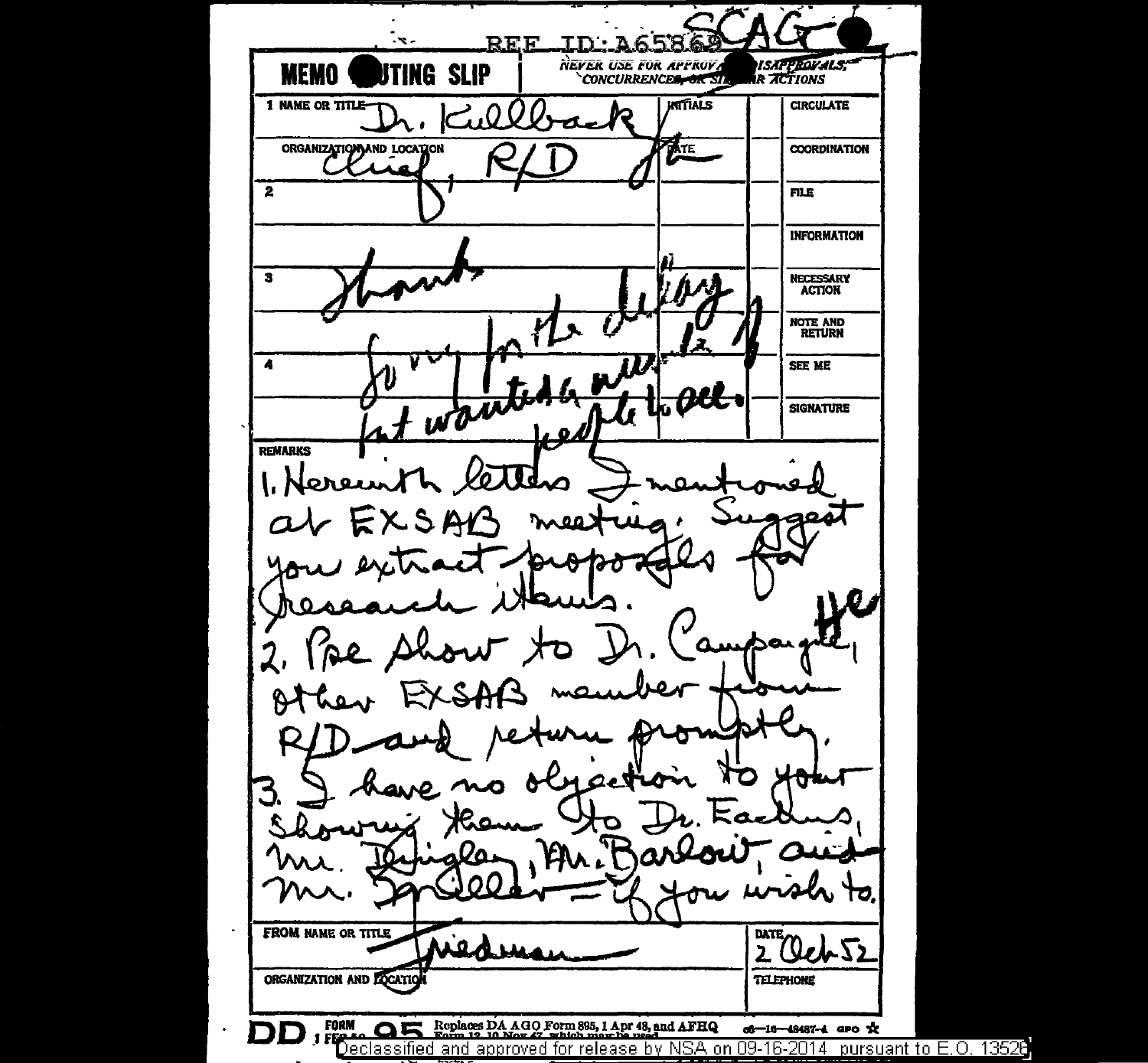**ID:A65869** REF

> Serial: 2284 **r6 SEP 1952**

ť.

- 7

- 39

VILLIAM F. FRIEDMAN<br>VILLIAM F. FRIEDMAN

Mr. John II. Howard<br>Dili Wyndmoor Road Springfield, Del. Co., Penna,

Dear John:

. In your letter to Dr. Engstrom, answering some questions he asked in regard to SCAG affairs, you indicated that, if AFSA would Feally like to have some suggestions on research and daveloppont programs, you would be very pleased to think about this matter and mubmit somo ideas.

fince your letter also stated that you were on the point of taking off on your vacation. I healtated to write you immediately on its recaipt from Dr. Engstrom because I did not feel it wise to give you something to think about and possibly disturb your mioyment of some such activity as fishing or just loafing.

However, I assume that you are back at work now and, therefore, an writing to say that we do indeed want your suggestions and assure you in advance of our appreciation of your efforts along those lines.

For your convenience and on the assumption that what you will submit may be of fairly high classification. I am enclosing suitable franked envelops properly addressed.

Hoping that you derived much benefit from your vacation and aro in fine fettle. I am.

Eincerely.

## WILLIAM F. FRIEDMAN Consultant

W.F.Friedman/eby/25 Sept 52 Consultant/60493

MEMO FOR RECORD: Self-explanatory.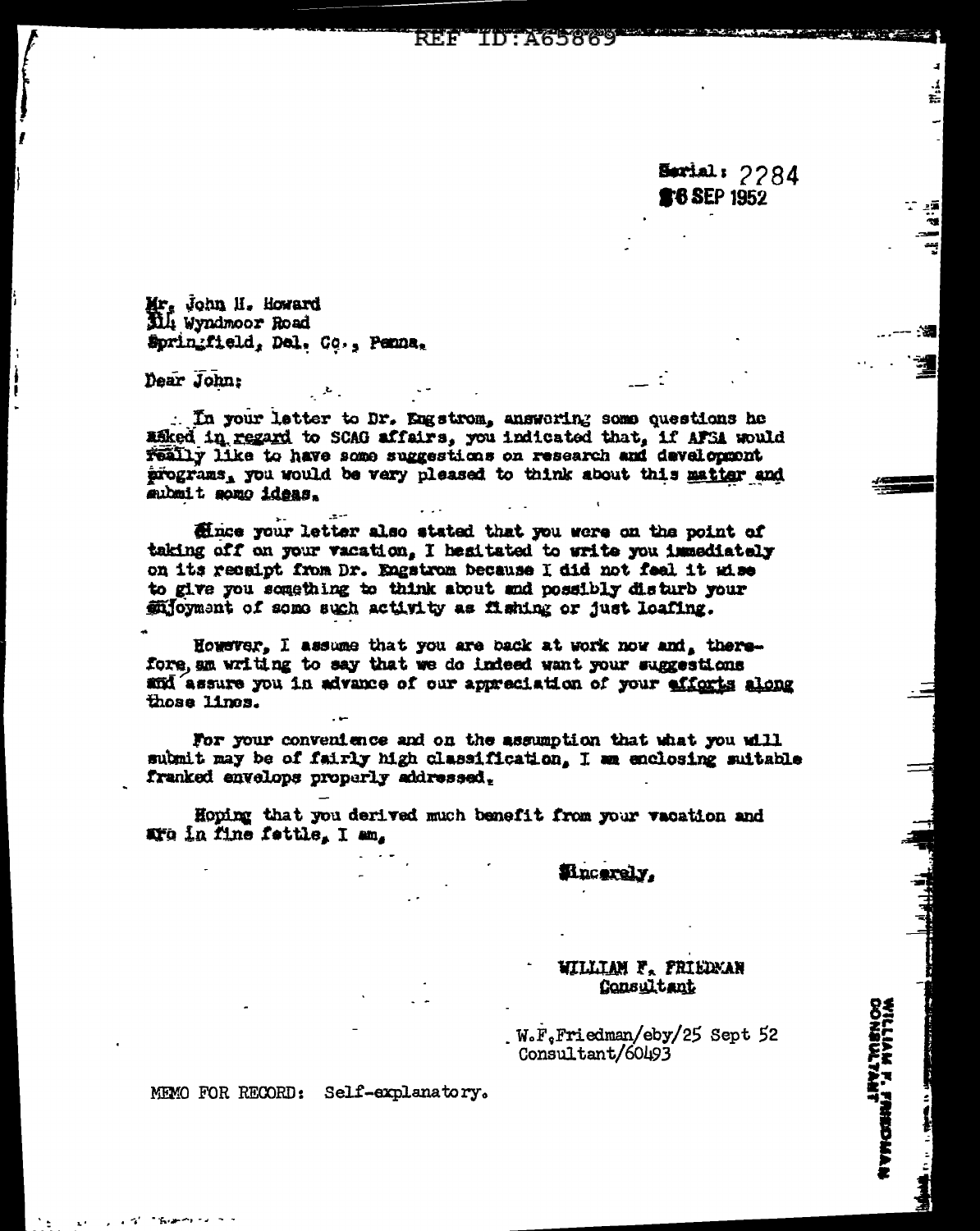./ **e** REF ID:A65869 •

**Burroughs Burroughs** *Sii* NORTH BROAD STREET e PHILADtLPHIA 23, PENNA

<sup>J</sup>..

.

 $\not\!\!{D}_r$ , H.T. Engstrom, Veu President Engineering Research Associates, Enc. 507 Eighbeath St. South ~~ *14-* Deur Dr. Engstrom: This is in uply to your letter of 17 July 1952 requesting personal esperances from SCAG members on the points ! (the intentions of the report was that 1st Paint I unever that The large scale ofunctions of AFSA should remain under Director should be responsible for Researchand Drustopment only. 2nd Puint, In my opinion, there was never and Puint, In my opinion, there was never intention of the SCAG group to state unequivacally that<br>there is a clear out formine of success on certain problems.<br>Forther, it was clear that there were a number of ther is a clear aut promise of success on certain problems.<br>Father, it was clear that ther were a number of<br>promising upproaches which were not out of resson and which were met receiving intensine exploratory work met disulstrment affort. 3rd Paint & would like may much to suggest Some realarch ned desulapment frequence but 2 cm net it present 3rd Point . I would like very much to support<br>Some research ned development ferogram but 2 cm not it present<br>in a position to thence this matter through canfully due to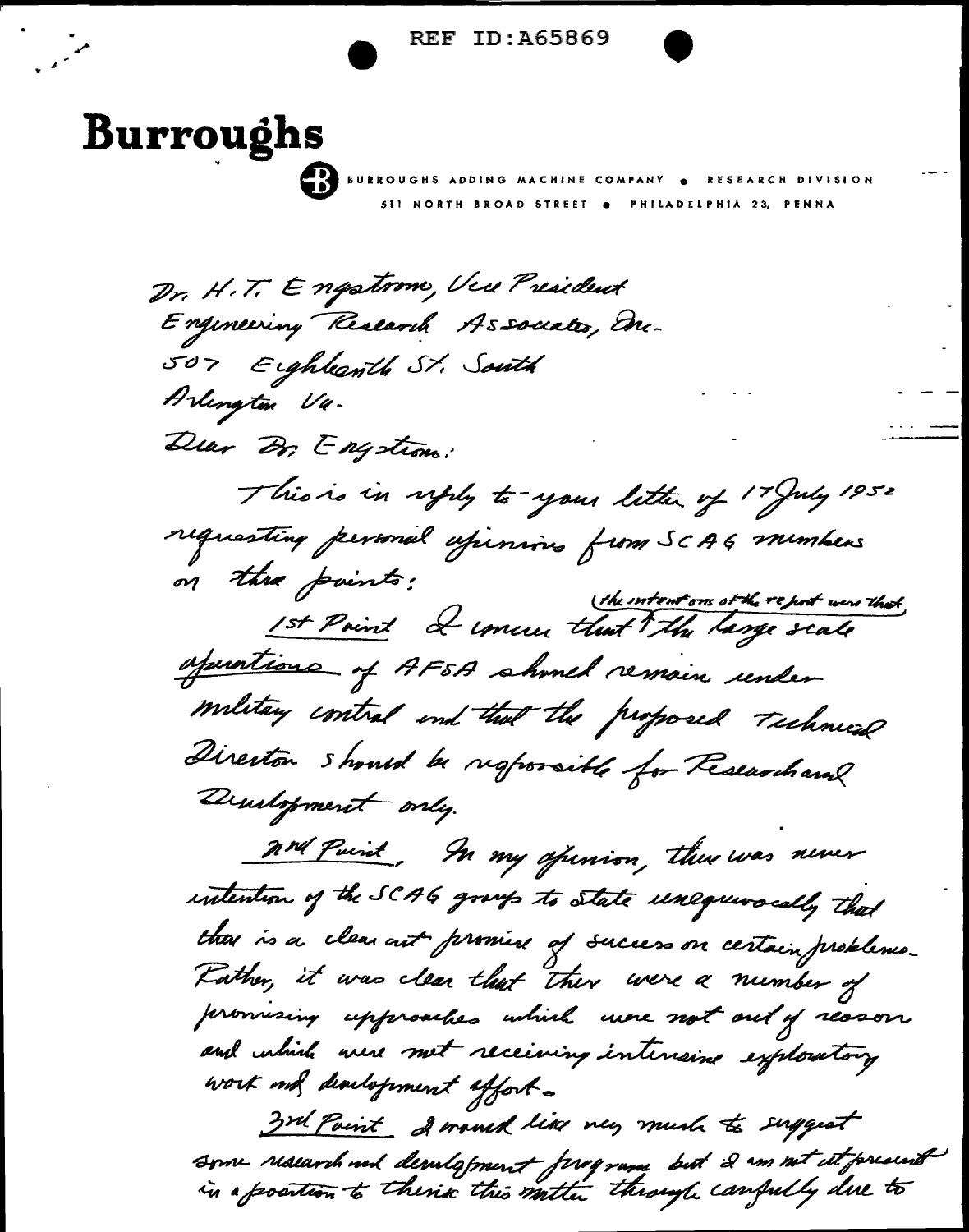**REF ID:A65869** pressure of ather work-. If the Hyeney would really time to home some suggestionson research and demograment progroms, I wafuld be very pleased to thisix In offon my vacation today so I am weshing you this letter as a partial answer to your finery-Very truly yours John 1 Hobrand -Haussus fit them?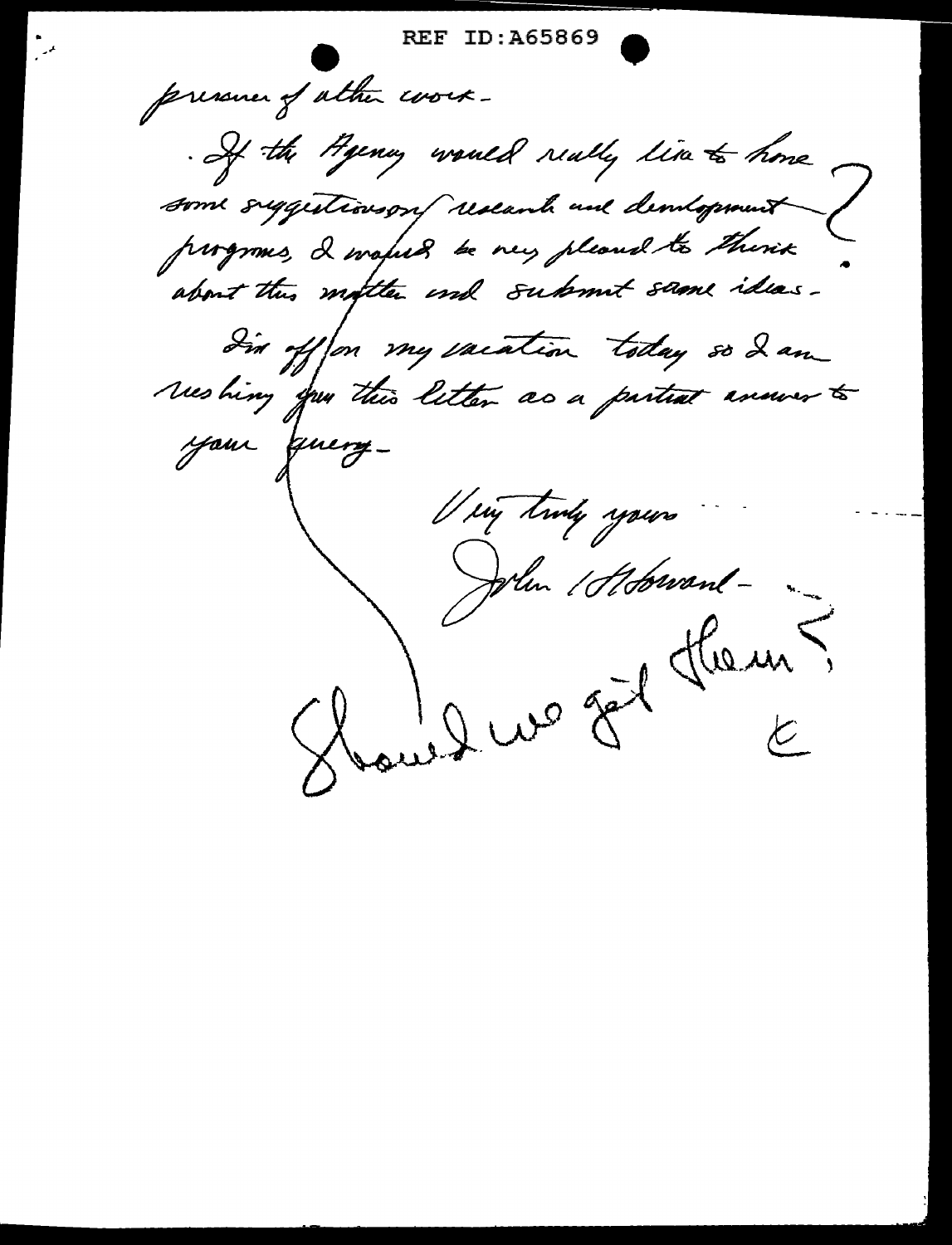



**CRETE**NGINEERING RESEARCH ASSOCIATES, INC. **507 EIGHTEENTH STREET, SOUTH** <del>RITY INFORMATIO</del>N **ARLINGTON, VIRGINIA** 

OFFICE OF THE VICE PRESIDENT

15 August 1952

Mr. William F. Friedman. Consultant Department of Defense Armed Forces Security Agency Washington 25, D. C.

Dear Mr. Friedman:

I am enclosing herewith the originals of replies to my letter of 17 July. I have not had replies from Dr. Robertson and Mr. Desch.

The opinions concerning the two major points in question are not unanimous. Dr. Potter, of Bell Laboratories, and Mr. McPherson, of IBM, tend toward the inclusion of certain aspects of operations under the civilian technical director. The consensus concerning the optimistic statement of the main problem appears to me to approach the statement as revised by AFSA.

If I can be of further assistance in this connection. please let me know.

Sincerely yours,

T. Eugstime H. T. Engstron

HTE:nlb Enclosures (8)

This document contains information afforting the national defense of the United frates timble Ple maning of the Espionage Let.s, Titl. 10, U.C.C., Sections 793 and 794. The transmitsion or the new mition of its contents in any manner to an unauthorized person is prohibited by law.

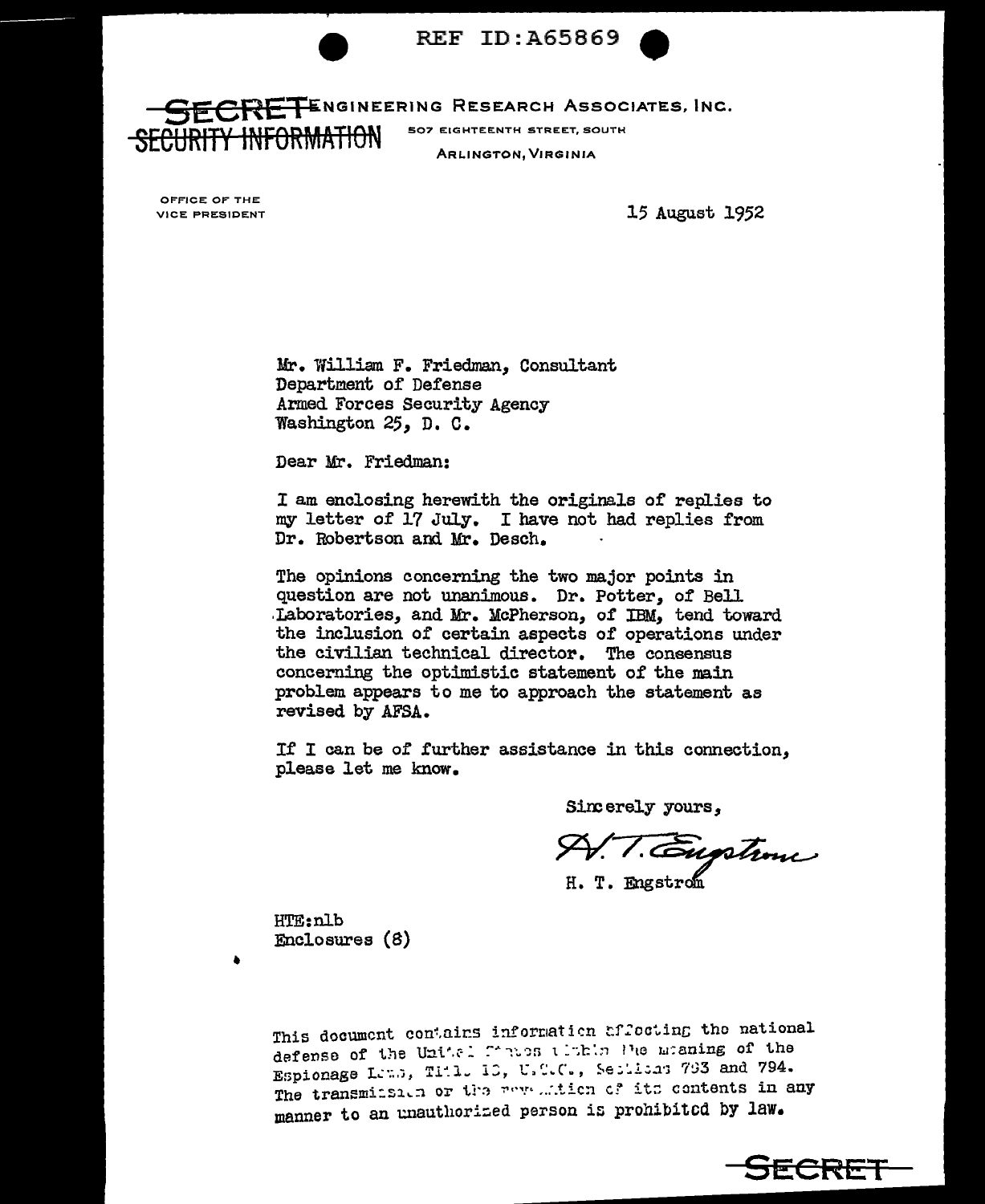



REF ID:A65869 441 STUART STREET BOSTON 16, MASSACHUSETTS

August 8, 1952

Dr. H. T. Engstrom, Vice President Engineering Research Associates, Inc. 507 Eighteenth Street, South Arlington, Virginia

Dear Dr. Engstrom:

This is in answer to your letter of July 17 and I shall attempt to word it so as to avoid the necessity of classifying and hope that this does not also succeed in making it unintelligible.

First, in connection with your first major point, I agree with Speakman on the narrower responsibility. Second, I agree with most personnel in the less optimistic position.

I am sorry that on account of my absence from Boston this reply has been so long delayed and hope it is not so late as to have missed the boat completely.

Best personal regards.

Sincerely,<br>Musikator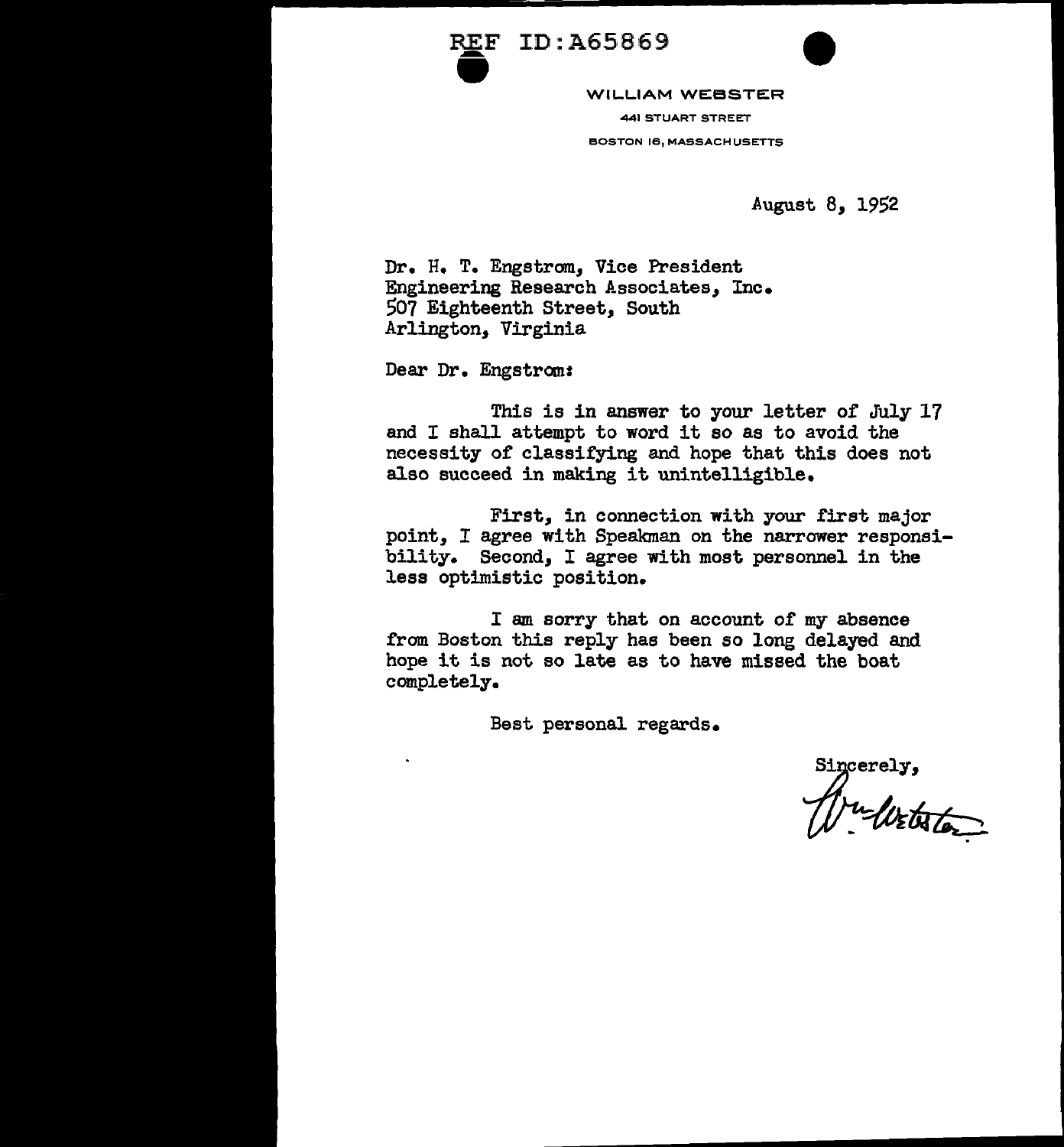

### BELL TELEPHONE LABORATORIES INCORPORATED

MURRAY HILL LABORATORY MURRAY HILL, NEW JERSEY SUMMIT 6·6000

August *8,* 1952

DR. H. T. ENGSTROM Engineering Research Associates, Inc. 507 Eighteenth Street South Arlington, Virginia

Dear Dr. Engstrom:

With regard to the questions raised in your letter *ot*  July 17 my opinion agrees with yours on the first point. On the second question I feel we can certainly only say, with our limited knowledge of the problem, that there is sufficient good chance or a solution to justify increasing considerably the present *ettort* toward this solution. It is clearly a gamble, but the stakes are high enough to make it worth while.

Sincerely yours,

1445-CS-MAR

CLAUDE SHANNON

SECKET S<del>ECU.:ITY INFORM</del>

÷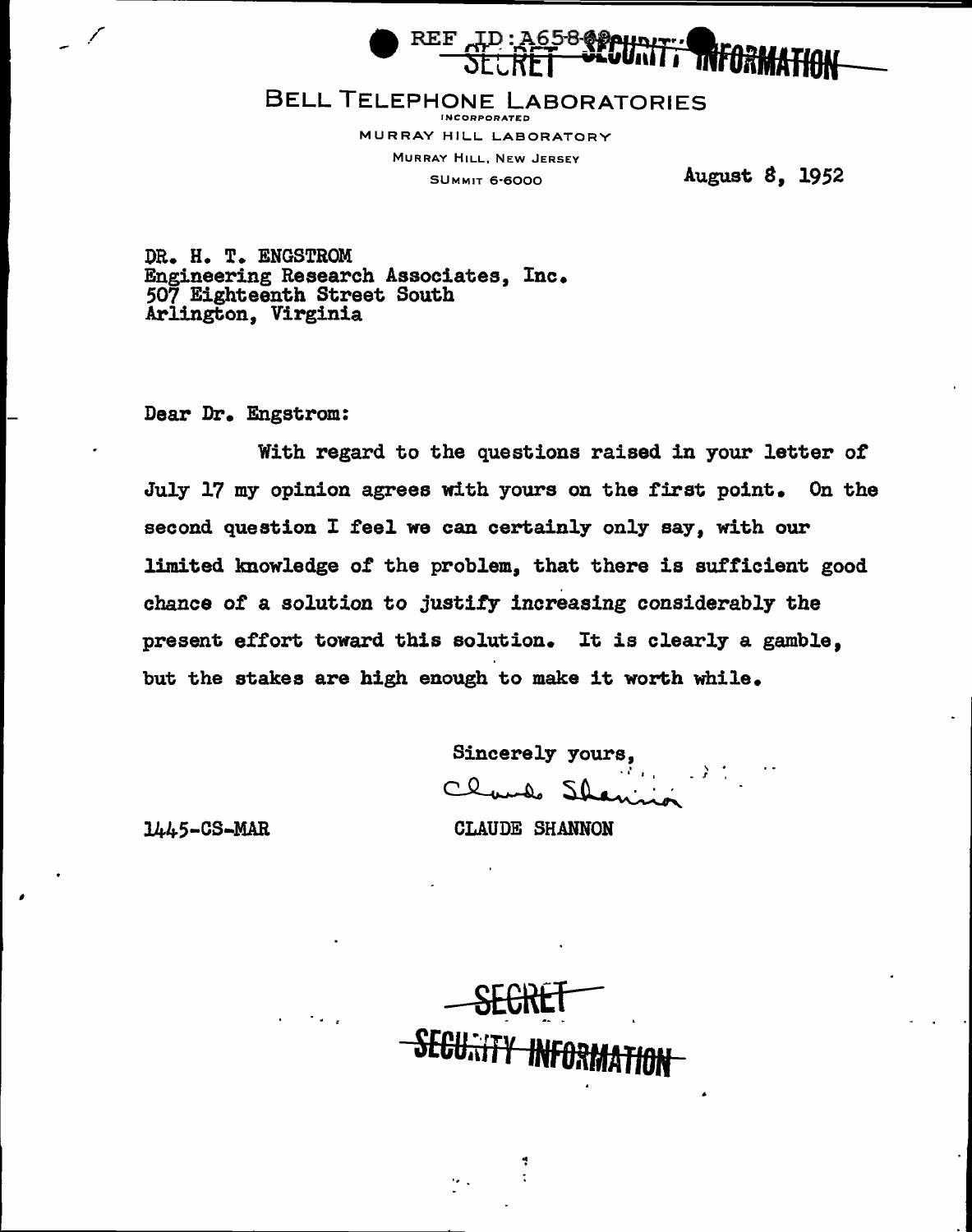

# REF ID:A65869 . PRINCETON, NEW JERSEY

r.

 $\mathbf{v}$ 

SCHOOL OF MATHEMATICS **SCHOOL** OF MATHEMATICS

Dear Howard:

Thank you for your letter of July 17 which I found here after my arrival two days ago. In the meantime, as you know, I saw the letters that you had sent to Stewart Cairns and Tommy Tompkins, and discussed the answer with them. Thus, the matter is taken care of to the extent to which you may need formal answers.

Hoping that we will see each other again in the not too distant future, I am,

Sincerely yours,<br>
sohn von Neumann

John-von Neumann<br>J $V$ N<sub>i</sub>eg

Dr. Howard T. Engstrom Engineering Research Associates, Inc. 507 Eighteenth Street, South Arlington, Virginia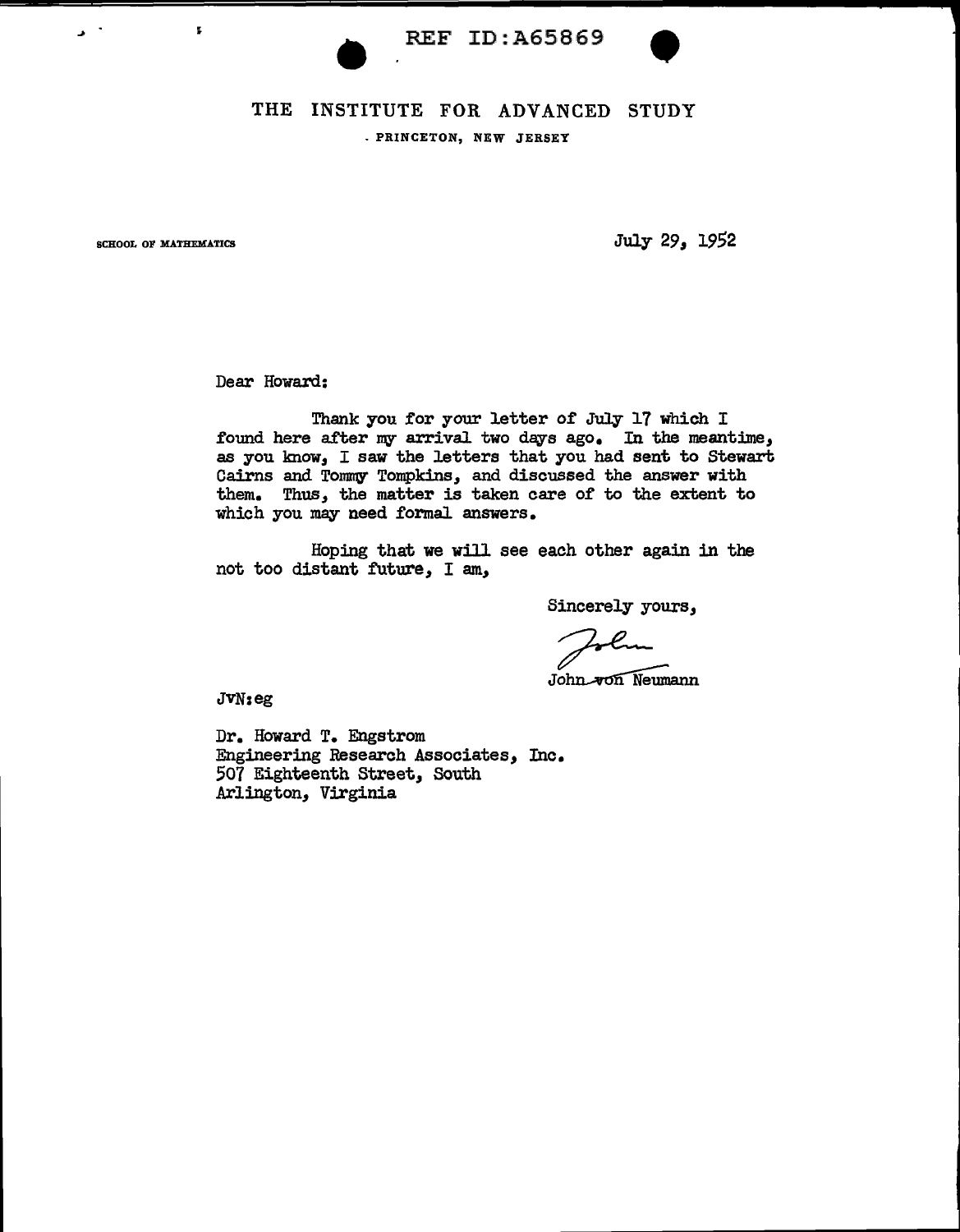File.

INTERNATIONAL BUSINESS MACHINES CORPORATION 590 MADISON AVENUE NEW YORK 22, N. Y.

A65869

OFFICE OF<br>VICE PRESIDENT

July 29, 1952 Registered Mail-- Return Receipt Requested

 $\mathbf{I}$ 

Mr. H. T. Engstrom, Vice President Engineering Research Associates, Inc. 50'7 - 18th Street South Arlington, Virginia

Dear Howard:

In reply to your letter of July 17, 1952, on point one my recollection is that we had in mind and discussed both a civilian technical director in charge of all centralized activities including research, development, and operation; and a civilian director of research. Many of the reasons which lead to consideration of this point were common to all three activities if not most important in the operation area.

As to what can be accomplished on your second point, my feeling was that we were far from having exhausted the capabilities of high-speed electronic machines, and that the impression of people who knew more than I was tbat even with existing equipment results should be secured.

 $\blacksquare$ 

- You asked for some suggestions as to specific research programs to be undertaken. I would suggest:
	- 1. Any radical or long-shot ideas on methods or machines
	- 2. Basic studies of behavior and mathematical properties of devices used or potentially useable in this field
	- 3. Mathematical studies including matrices and machine methods of evaluation
	- 4. Statistical studies including new indices for characterizing patterns found in material
	- 5. Development of generalized machines or machine components especially applicable or efficient in this field. ----A~ '

If I can be of further help, please let me know.

THIS DOCUMENT CONTAINS INFORM<br>"MATION AFFECTING THE NATIONAL<br>DEFENSE OF THE UNITED STATES<br>WITHIN THE MEANING OF THE ESPIONAGE LAWS, TITLE 18 U.S.C.,<br>SECHONS 793 AND 794. ITS TRANS **JCMcP:im MISSICN OR THE REVELATION OF ITS**<br>JCMCP:im Contenis in any manner to any **AUTHORIZED PERSON IS PRO-**•·~ LJ &Y lAW. **SECRET.** 

Yours yery truly John  $\mathcal{L}$ . McPherson Vice President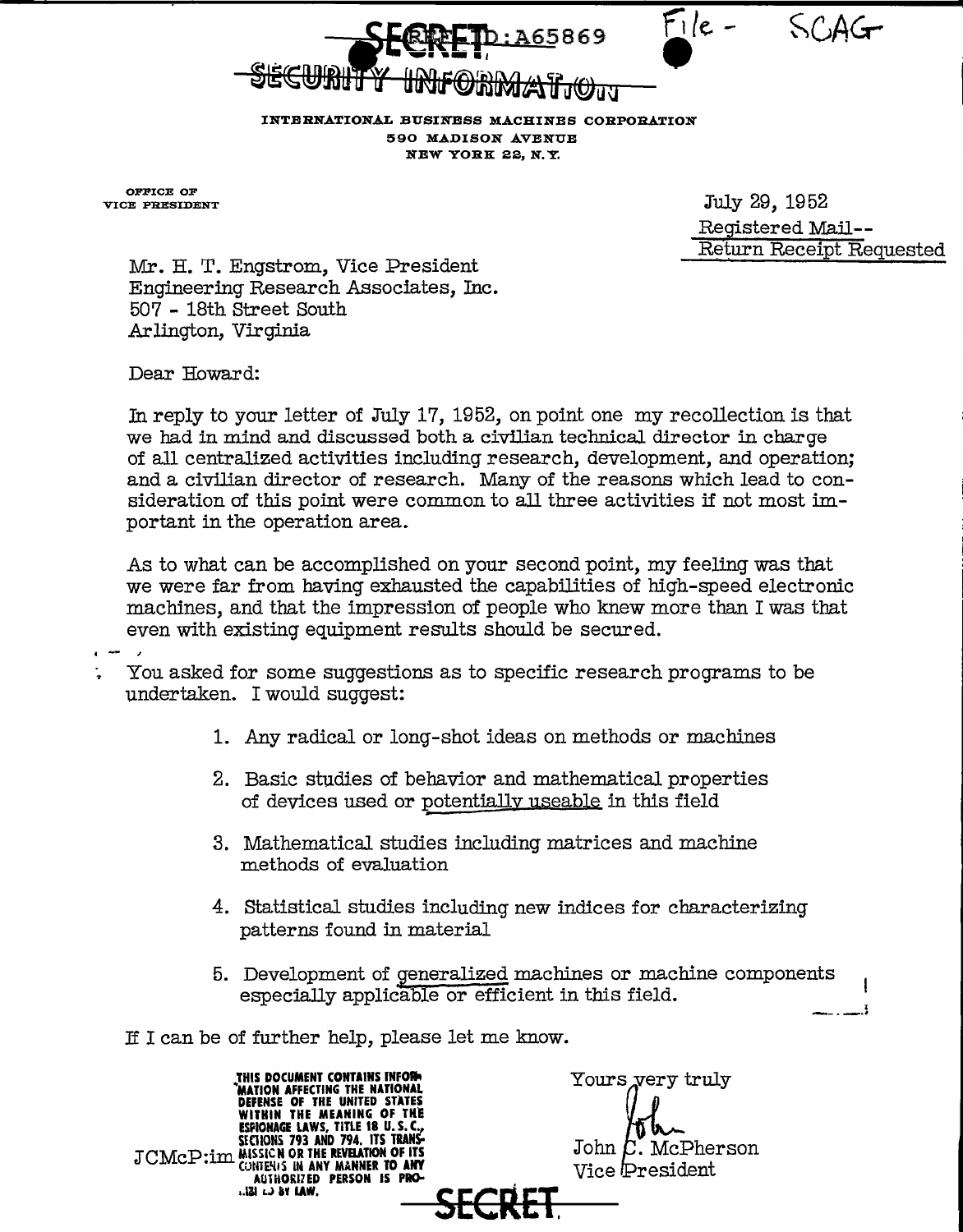20630 Pacific Coast Highway Malibu, California 25 July 1952.

Dr. Howard T. Engstrom Engineering Research Associates Inc 507 18th Street South Arlington, Virginia.

Dear Howard:

We have received letters from you dated 17 July. Since Professor von Neumann was also in this area while we were considering our answer, we consulted him (under the assumption that a copy had probably been addressed to him elsewhere). We believe that he concurs fully in our answer here, which he helped prepare.

We agree with your view that the civilian director should be in charge of research and development but not necessarily in charge of operations.

As far as further and expanded efforts on the main problem are concerned, it seems to us that they are justified.

We have been handicapped in making this reply by the fact that we have not seen a copy of the final SCAG report.

Respectfully,

S. S. Cairns

.C. Tompkins.

Cc John von Neumann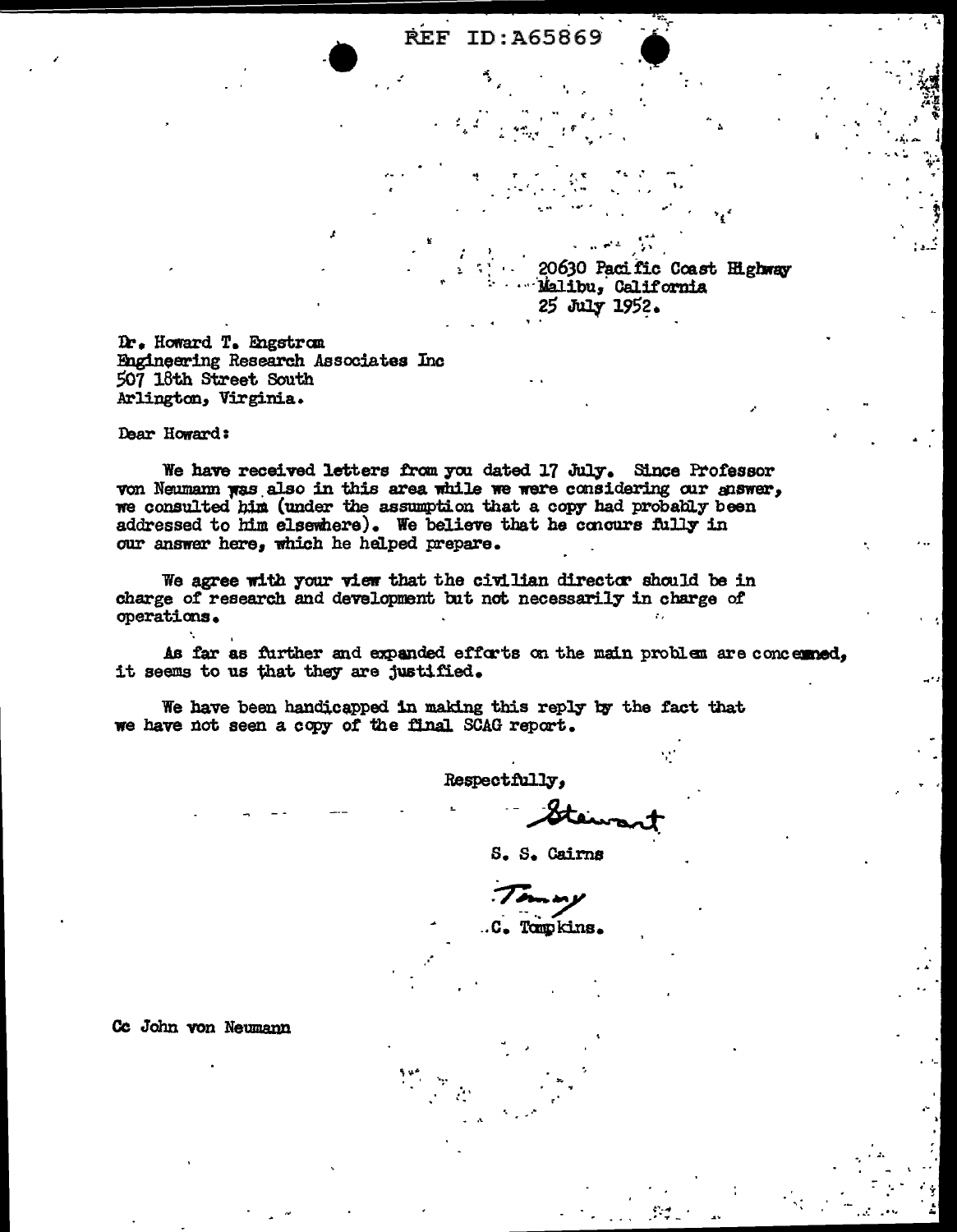

**REF ID:A65869** 



#### **BELL TELEPHONE LABORATORIES INCORPORATED**

MURRAY HILL LABORATORY MURRAY HILL, NEW JERSEY **SUMMIT 6-6000** 

<del>SECRET</del>

July 24, 1952

DR. H. T. ENGSTROM, Vice President Engineering Research Associates, Inc 507 Eighteenth Street, South Arlington, Virginia

Dear Dr. Engstrom:

Below under separate headings are replies to the three questions raised in your letter of July 17, 1952.

ı. Concerning responsibilities of the Senior Civilian Technical Director.

> While appreciating the arguments for separating research and development from operations I have not been entirely convinced this is the best arrangement organization-wise. The "operations" organization is essentially a vast machine, designed to perform<br>certain functions. Of course, many functions of this machine are routine but this is fundamentally incidental. A first purpose of AFSA research and development is to make this a most effective machine. Therefore it would seem highly important that top level supervision extend across the board in a way as to tie research, development and operations together<br>technically. This is not contrary to the principle that operations are a responsibility of the military. Responsibility of technical supervision on the operations side would be confined to technical (including human) performance of the "machine" rather than its use. Similar cases, wherein technical sup-<br>port should be very close to operations, are apparently becoming rather common in modern warfare.

Statement concerning solution of the main problem  $2.$ 

> Based on pros and cons expressed by others better \ qualified to have a firm opinion. I would recommend we use the words: "There is sufficient promise of success to warrant a considerable extension of the present effort".

This document contains into mation affecting the "hollonal drainet of the United States within the meaning of the Epicnege Late Tale 18 P R C, Sections 727. and 791 The transmission or the revelation of its contrain in any rightier to an immitteen of person is peakinged by law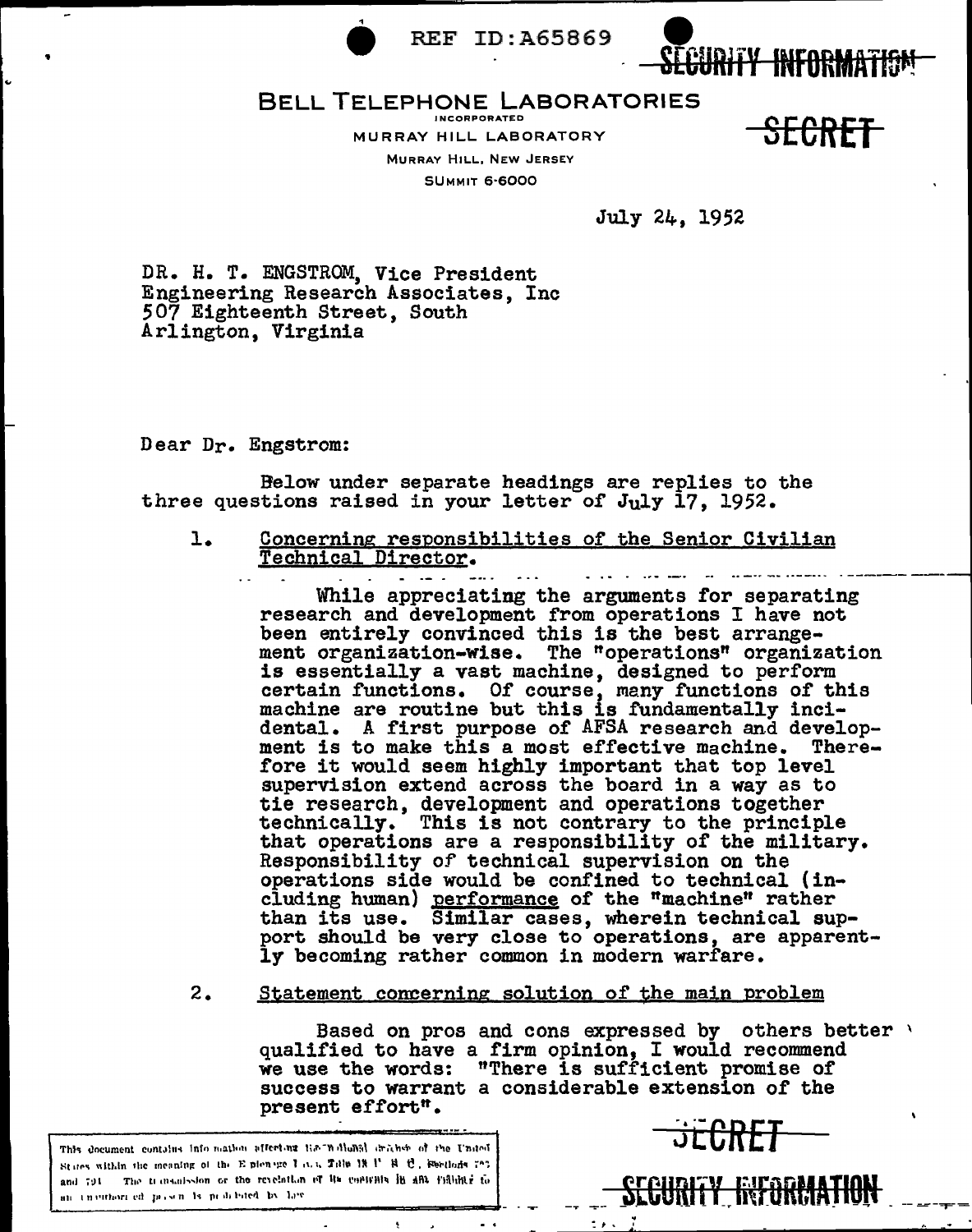•



# *(3.* Regarding a research program

The responsibilities of this group would pre- sumably include initiation and supervision of outside research contracts as well as research carried on within the AFSA organization. Some of the items below could be carried on in either or both ways. Order is not intended to indicate priority and the list is illustrative and not complete,

- (A) Research to speed up present comparison and computational processes by a substantial factor.
- $'$  (B) Research on broad band recording.
	- {C) Modernization of intercept methods (Cooperative study with other groups concerned). Extending up into microwave range and including both plane search and long range ground systems.
	- (D) Basic studies of ways to process (sort, classify etc.) intercept information.
	- (E) Research toward new circuit elements, such as transistors of special types, new storage schemes, new commutation devices, etc.
	- (F) Research toward new circuitry, particularly miniaturization as applied to special problems.
	- (G) Studies of new cyclic and random key sources.
	- (H) Studies of narrow-band telephone, including voice-telegraphy.
	- (I) Various studies in psychological area
		- (1) Human factor in "busts" and ways to minimize. (I believe there are very important possibilities here).
		- (2) A broad study 0£ the relationship between humans and machines in the security area.
		- (3) V.isits to various laboratories where psychological research is going on and accumulation of background knowledge pertinent to AFSA problems.

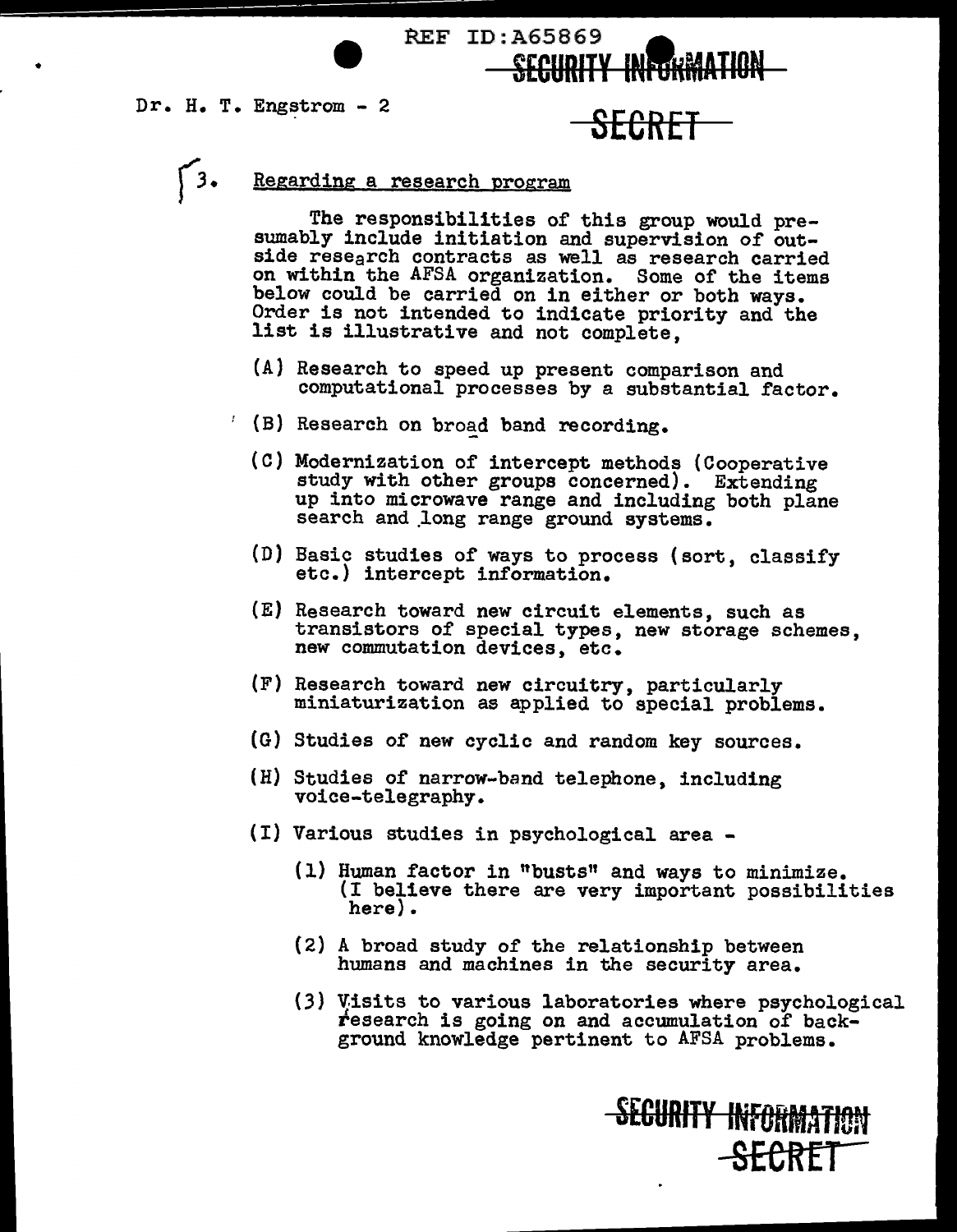

~·sECRET

**SECURITY INTORNATION** 

Dr. H. T. Engstrom - *3* 

- (4) Various project studies based upon current problems.
- (5) From the above, formulation of principles, test methodology and simulation procedures applying to the AFSA situation.

SECURITY INFORMATION

**\SECRET** 

Sincerely yours,

Þ  $\bigcup_{k\in\mathbb{N}}\bigcup_{\mathbb{F}}\text{cogen}$